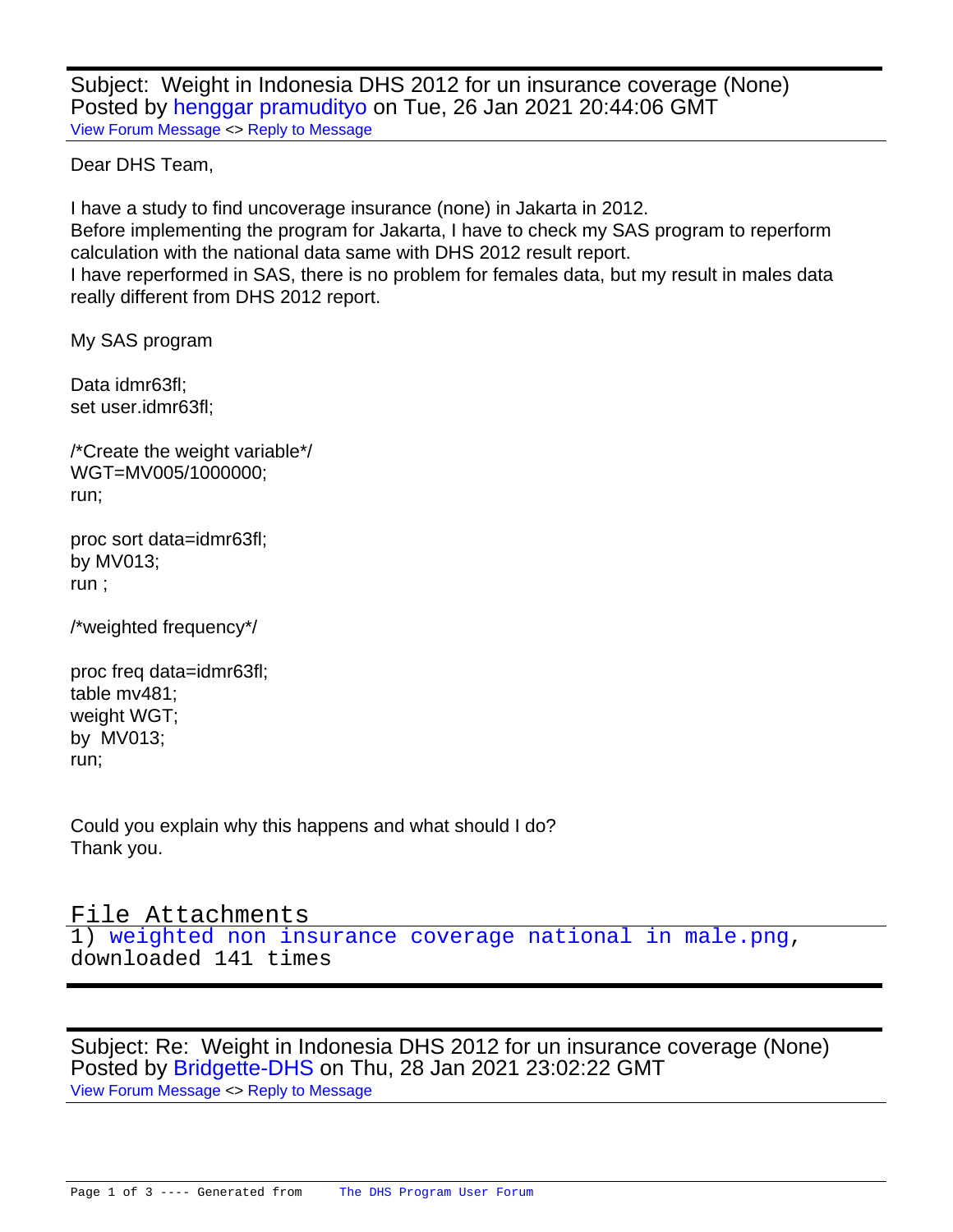Following is a response from DHS Research & Data Analysis Director, Tom Pullum:

Tables 3.8.1 and 3.8.2 in the Indonesia 2012 report were prepared in CSPro. The code is included in the attached text file. The table numbers may be different. I hope you can figure out the logic and convert to SAS. Note that it is possible to have more than one type of insurance. The table columns are sequenced with v481c, v481b, v481d, v481x. Note also that "None" includes cases with v481 coded "0" or coded ".". (Considering those two codes to be equivalent is unusual.) The variable prefix is v for women and mv for men.

Let us know if you still have difficulty matching the tables.

File Attachments 1) Indo 2012 health insurance tables.txt, downloaded 132 times

Subject: Re: Weight in Indonesia DHS 2012 for un insurance coverage (None) Posted by [henggar pramudityo](https://userforum.dhsprogram.com/index.php?t=usrinfo&id=12250) on Mon, 01 Feb 2021 09:49:20 GMT [View Forum Message](https://userforum.dhsprogram.com/index.php?t=rview&th=10718&goto=22100#msg_22100) <> [Reply to Message](https://userforum.dhsprogram.com/index.php?t=post&reply_to=22100)

Thanks a lot, Bridgette and Tom, for your reply,

I never used CSpro before, and I will be helped if you can share the male insurance coverage result.

I don't have any hint to covert the logic from CSpro to SAS.

Subject: Re: Weight in Indonesia DHS 2012 for un insurance coverage (None) Posted by [Bridgette-DHS](https://userforum.dhsprogram.com/index.php?t=usrinfo&id=11) on Thu, 25 Feb 2021 19:27:42 GMT [View Forum Message](https://userforum.dhsprogram.com/index.php?t=rview&th=10718&goto=22315#msg_22315) <> [Reply to Message](https://userforum.dhsprogram.com/index.php?t=post&reply_to=22315)

Following is a response from Senior DHS Specialists, Trevor Croft and Tom Pullum:

Sorry for the delay. Note that the mean of a 0/1 variable is the proportion of cases with code 1. If you use 100 in place of 1, you get the percentage of cases with 1 (or 100). You can match the table with the following Stata code:

gen SS=0 gen Employer=0 gen Private=0 gen Other=0 gen None=0

replace SS=100 if v481c==1 replace Employer=100 if v481b==1